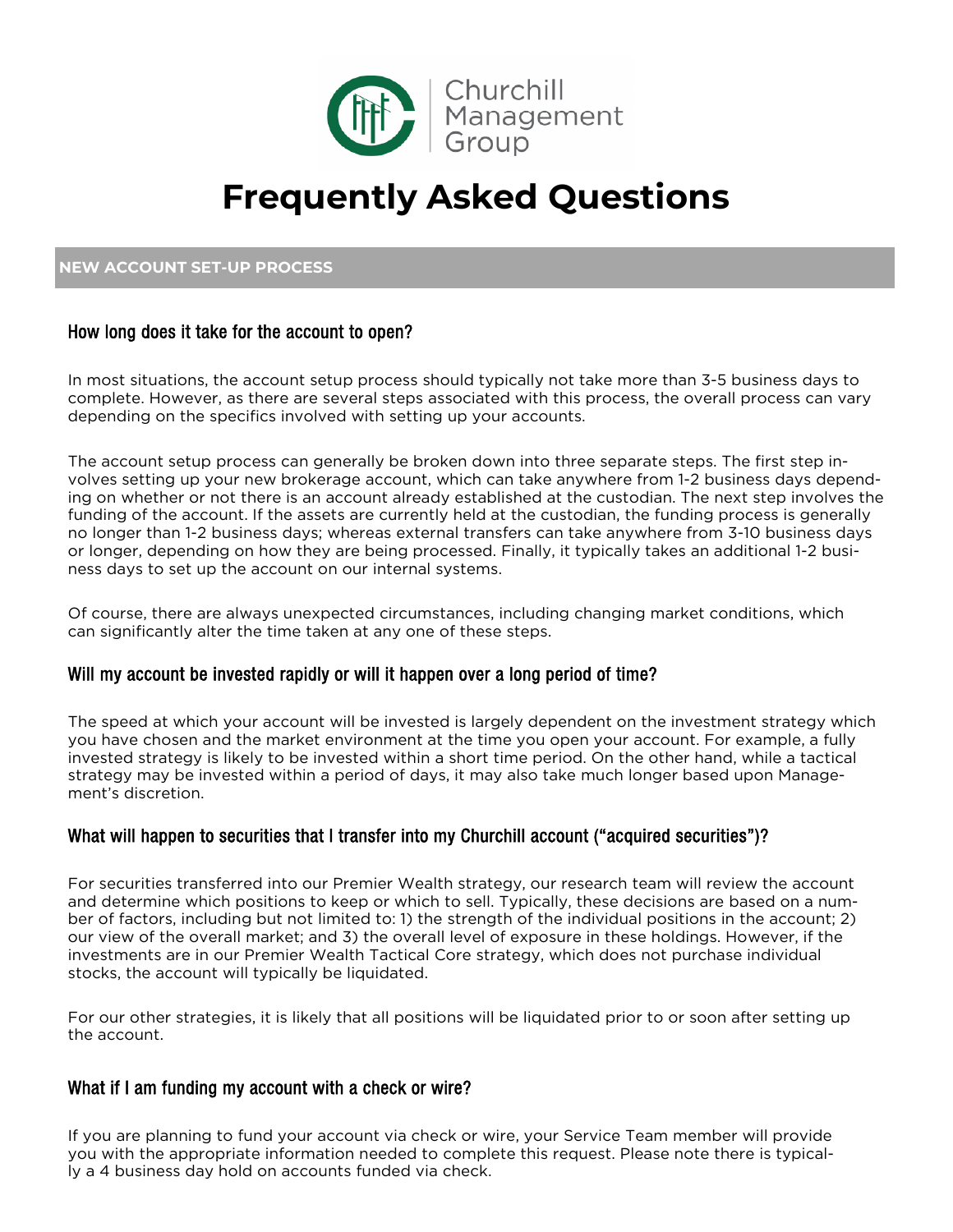#### How will I know when trading has been initiated in my account? Can my account be viewed electronically?

Most accounts can be viewed online. Your Service Team member will provide you with instructions for accessing your account online either via email or through an introductory phone call. Additionally, based on your preference, you will receive either electronic or paper trade confirmations directly from your custodian.

# Will I receive a copy of my New Account forms?

As a standard part of our New Account setup process, you will receive a copy of the executed Churchill Management paperwork used to open your account.

#### **CLIENT SERVICE EXPERIENCE**

# Who is my contact person?

While there is no one person solely responsible for servicing your account and communicating with you, most of your communication will be directed through the Client Servicing Vice President assigned to your account. However, you should feel free to contact all members of the Churchill Management Team anytime.

#### Will someone be calling me to review my account?

Churchill Management aims to meet with its clients regularly. A member of Churchill Management Group will contact you periodically to set up a client-servicing meeting. Of course, we encourage all clients to contact us anytime with questions or comments.

#### Can I purchase investments in my own account?

Generally, you should not purchase investments in your account and, in the rare instance you do, you must communicate this intention to us ahead of time. If you would like an investment purchased in your account, please contact us and allow us to purchase it for you. This enables us to keep your account records up to date. While we discourage clients from trading in accounts that we are managing, if you choose to do so we would ask that you maintain responsibility for those investments and have the investments moved to a non-managed account. Of course, depending on the investment strategy you have chosen, it may not be practical for you to ever direct us to purchase a specific investment in your account.

#### What if I want to change my investment strategy?

If you decide that you would like to change your investment strategy, you can simply reach out to a member of your Service Team and they can help you with this process.

#### How do I add or withdraw money from my account?

If you need money from your account or plan to add money to your account, please contact us and we will coordinate this with your bank or broker. This allows us to keep your account records up to date.